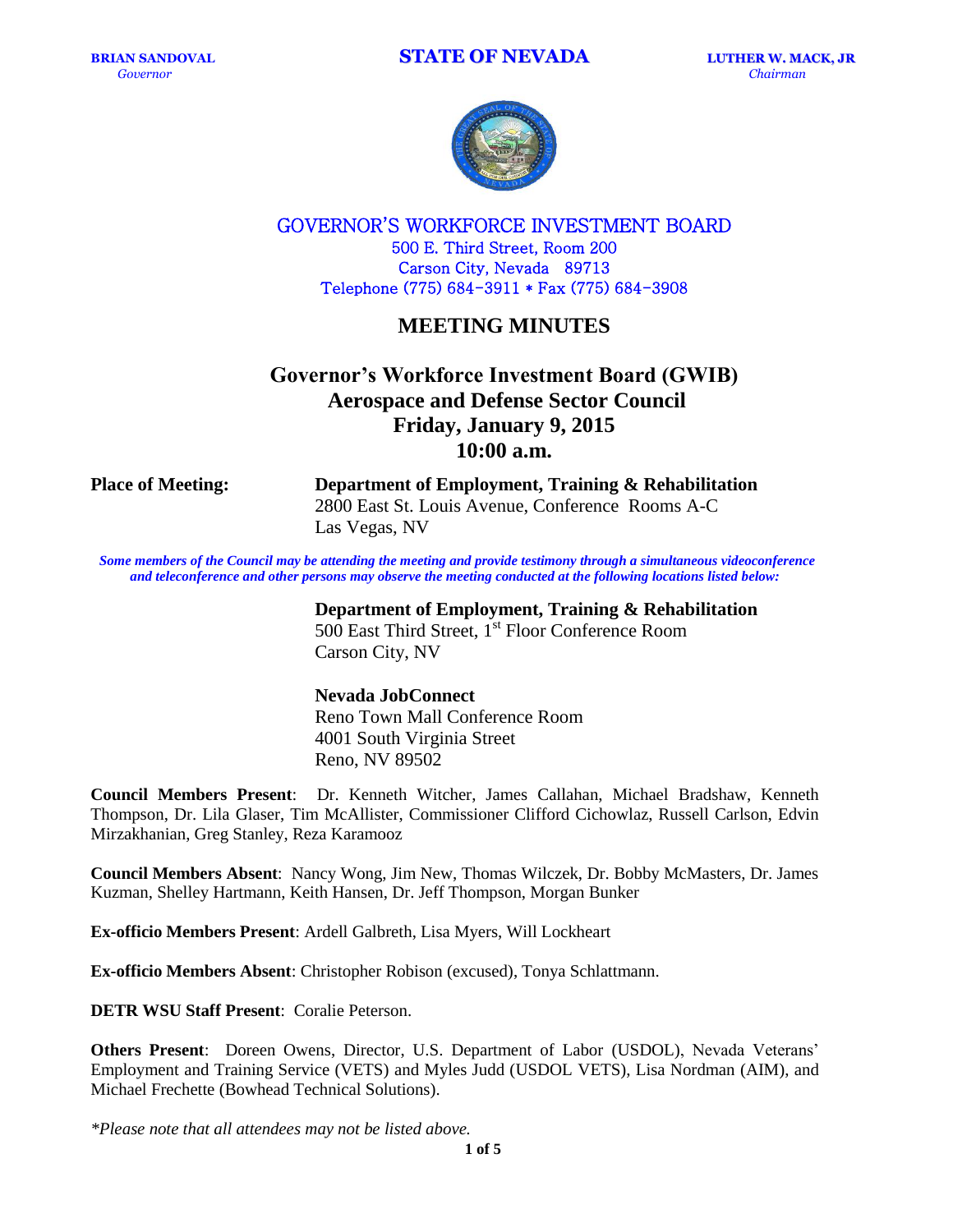I. Welcome, Introductions and New Members..........................................Dr. Kenneth Witcher, Chair Governor's Workforce Investment Board, Aerospace and Defense Sector Council

The Chair of this Council, Dr. Kenneth Witcher, called the meeting to order at 10:37 a.m. and welcomed everyone and thanked them for attending this meeting. He then asked Coralie Peterson, Administrative Assistant for DETR's Workforce Solutions Unit, to call roll.

II. Roll Call and Establishment of a Quorum..................Coralie Peterson, Administrative Assistant II Workforce Solutions Unit, Department of Employment, Training and Rehabilitation (DETR)

Coralie Peterson called roll and informed the Chair that a quorum was present.

III. Verification of Posting.............................................................................................Coralie Peterson

Dr. Kenneth Witcher asked Coralie Peterson to verify that the agenda for this meeting was posted according to Nevada statute. Mrs. Peterson verified that the agenda was posted according to NRS 241.020.

IV. **First Public Comment Session** ......................................................................Dr. Kenneth Witcher Members of the public will be invited to speak before; however, no action may be taken on a matter during public comment until the matter itself has been included on an agenda as an item for possible action. Public comment may be limited to three minutes per person at the discretion of the chairperson.

Dr. Kenneth Witcher announced the First Public Comment Session and invited members of the public to speak. No comments were made. Hearing none, he moved to the next agenda item.

V. **For Possible Action** – Approval of the August 15, 2014 Meeting Minutes………………………………………………………………………..Dr. Kenneth Witcher

The Chair asked for approval of the August 15, 2014 Meeting Minutes. A motion was made by Kenneth Thompson and was seconded by Michael Bradshaw. All were in favor and the motion carried unanimously.

VI. **For Possible Action –** Approval of the November 21, 2014 Meeting Minutes………………………..………………………………………………Dr. Kenneth Witcher

The Chair asked for approval of the November 21, 2014 Meeting Minutes. A motion was made by Kenneth Thompson and was seconded by Reza Karamooz. All were in favor and the motion carried unanimously.

VII. **Discussion/Possible Action** – Approval of the Aerospace and Defense Sector Council Summit…..........................................................................................................Dr. Kenneth Witcher

Dr. Witcher asked Reza Karamooz for additional information. Mr. Karamooz gave information about upcoming events in the sector, such as:

- FTI Expo Los Angeles, CA (Mr. Karamooz suggests a Nevada Booth for this event)
- February 18, 2015 Aerospace Aviation Day, Reno/Carson City (still being finalized)
- February 18, 2015 NVBAA Member Meeting and formal meeting of the ASA Nevada Chapter in Reno, Nevada (Lt. Gov. Hutchison will be guest speaker)
- March 10-11, 2015 GSE Expo at the Sands Expo Convention Center, Las Vegas (NVBAA will have a booth, meeting rooms and are seeking to have Dina Titus as a keynote speaker)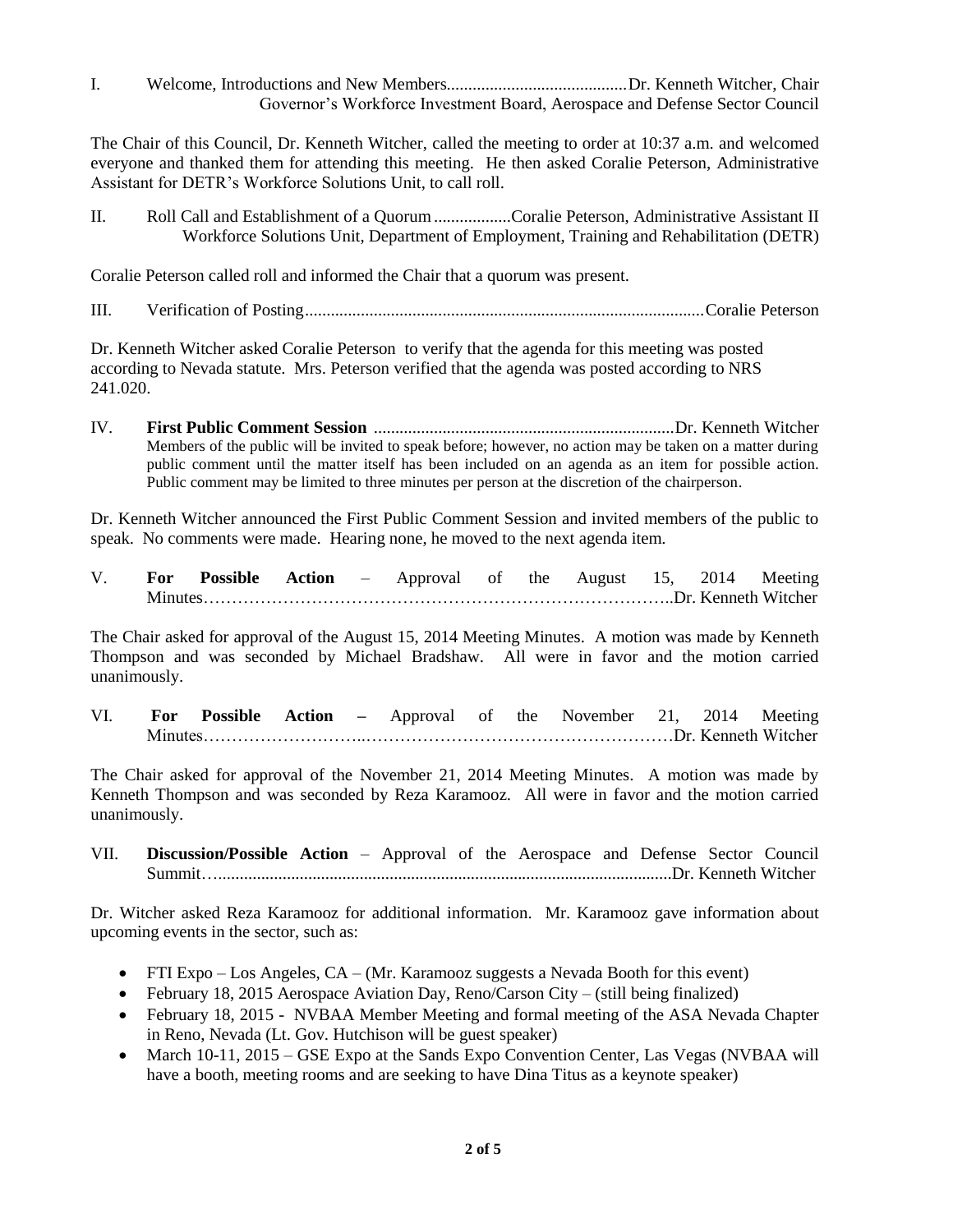Mr. Karamooz said he will distribute the finalized information about these events to the sector council members and invited their participation and comments. He stressed that these events give a good opportunity to publicize Nevada's activities and goals for the industry sector.

Dr. Witcher asked about the local ASA Chapter, and Mr. Karamooz explained that Lt. Governor Mark Hutchinson serves as the Chair of the recently created Nevada Chapter of the ASA (Aerospace States Association) and he acts as the Vice-Chair. Participation in the ASA gives the ability for federal assistance/knowledge/support in bringing aerospace manufacturing to the State of Nevada. Dr. Witcher encouraged sector council members to become involved in the ASA. Mr. Karamooz added that membership is free and will provide members with an informative newletter.

VIII. **Presentation –** Pathways to Aviation Foundation Initiative…….Pete Parker, Executive Director Pathways to Aviation Foundation

> Greg Stanley, Corporate Director Engineering Services Sierra Nevada Corporation

Greg Stanley introduced Pete Parker, who shared a PowerPoint presentation on the Pathways to Aviation Foundation. The foundation created the Pathways to Aviation program with a mission of education and historical preservation of aviation, including the history of air racing.

The ultimate goal of the Foundation is to create a pathway to aviation careers throughout the State of Nevada by encouraging early STEM education, providing scholarships, career mentoring and job opportunities and also promote learning to fly and obtaining a pilot's license.

The Foundation is working collaboratively with the Washoe County School District to create a curricula to share fundamental information and hands-on experiments with elementary school students on rocketry, aerodynamics, wind tunnel simulations, and even some aviation history. Events, such as the 2014 National Air Races, for example, allowed an opportunity to train 500 students.

Mr. Parker concluded his presentation by saying their 'downstream' goal is to create a reproduceable program to augment and enhance the public school system throughout the state, funded solely through the Pathways to Aviation Foundation.

Michael Bradshaw commented on the Jumpstart Nevada program, which is being expanded into middle and high schools throughout northern and southern Nevada, and he said the Pathways to Aviation program provides a perfect extension into elementary schools. He offered the full support of his companies, ArrowData and Bowhead Systems and Technology, in seeking a statewide program in working in cooperation with Jumpstart Nevada.

Mr. Parker then was asked and answered questions from sector council members. Upon concluding his comments, Dr. Witcher thanked him for his efforts and his presentation.

IX. **Discussion** – Overview of SB 385 – Economic Impact Study Results………………………………………………………………..…Reza Karamooz, President Nevada Business Aviation Association

By way of a PowerPoint presentation, Reza Karamooz shared information about the background and activities of the NVBAA, which is a non-profit organization supporting STEM education and economic development opportunities for aviation within the state.

STEM education: The NVBAA's after school programs help build a STEM curriculum involving aviation design, robotics, propulsion/rocketry, programming, assembly and manufacturing.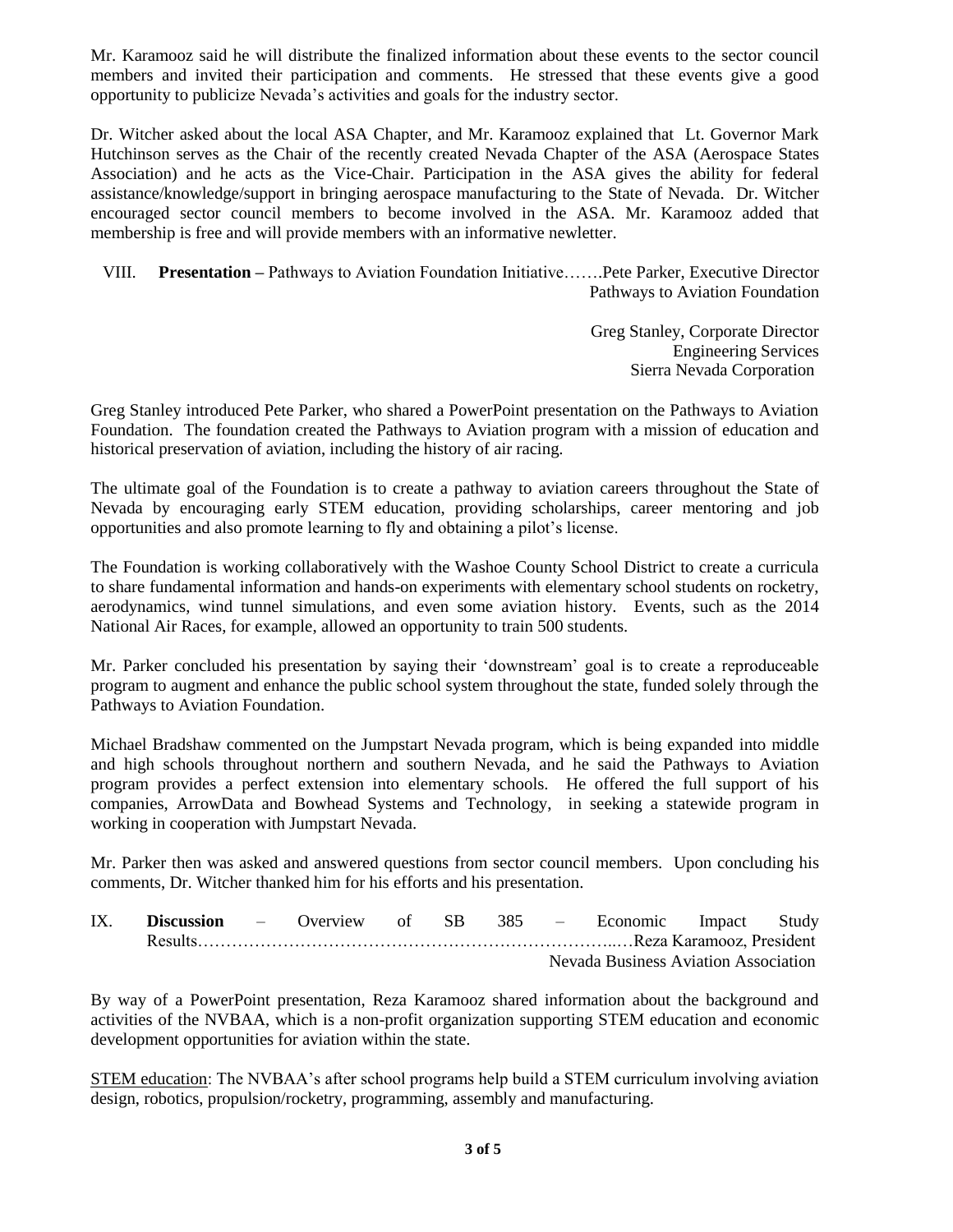To view recent NVBAA after-school program events, go to website: [www.nvbaa.com](http://www.nvbaa.com/)

Economic Development in Aviation Industry: NVBAA is actively promoting the passage of SB 93 (formerly presented as SB 385 – modified and then represented as SB 93).

Mr. Karamooz said that the effects of the passage of SB 93 can be predicted by looking at the example of how a similar bill benefited the State of Maine by growing their economy and creating jobs. Maine eliminated sales tax on aircraft parts in 2011 and has since extended the exemption by 20 years, which stated was as a result of its success to their economy.

He added that SB 93 is an abatement (not a tax exemption), and applies to the personal property taxes in the purchase, manufacture, and service to fixed-wing, rotary-wing or unmanned aerial vehicles, but that it does include commercial airlines. Mr. Karamooz added that the abatement will provide more competitive opportunities to the state and is estimated to produce a net gain from between \$290,000.00 to 3 million dollars in new tax revenue. He concluded his presentation by requesting letters of support from the sector council members as well as asking for possible in-person testimony from aviation business owners to explain how the passage of SB 93 will help their business.

Dr. Witcher stated that although the sector council is unable to support a given bill, members were welcomed to forward invidual letters of support as Mr. Karamooz had requested.

## X. **Discussion/Possible Action –** Nevada DME.………………………….……..Dr. Kenneth Witcher

The Chair stated that he this item is being tabled for this meeting, but added related comments:

Dr. Witcher stated that although AIM is shortly graduating 8 students from their maintenance program, there is no DME (Designated Mechanic Examiner) or FAA examiner than can certify those mechanics. He said he would entertain a motion for the GWIB Aerospace and Defense Sector Council to support the approval of obtaining an FAA DME for the State of Nevada in Las Vegas. Kenneth Thompson raised the motion and Reza Karamooz seconded the motion. All were in favor and the motion carried unanimously.

| XI. |                                |
|-----|--------------------------------|
|     | Workforce Solutions Unit, DETR |

Dr. Witcher tabled this agenda item.

XII. The next meeting will be held on Friday, March 20, 2015 at 10:00 a.m. ..….Dr. Kenneth Witcher

Suggestions for new business and future agenda items mentioned in this meeting included:

- Update on the Jumpstart Nevada Program Michael Bradshaw
- Update on the Pilot Program Dr. Kenneth Witcher
- XIII. **Second Public Comment Session** ..................................................................Dr. Kenneth Witcher Members of the public may now comment on any matter or topic, which is relevant to or within the authority or jurisdiction of the Board. You may comment now even if you commented earlier; however, please do not simply repeat the same comment you previously made. Please clearly state and spell your name. Public Comment may be limited to three minutes per person at the discretion of the chairperson.

Dr. Witcher announced the Second Public Comment Session and invited members of the public to speak.

Lisa Nordman, Career Services, Aviation Institute of Maintenance asked where letters to support the passage of SB 385 could be sent, and Mr. Karamooz confirmed that they could be forwarded to him.